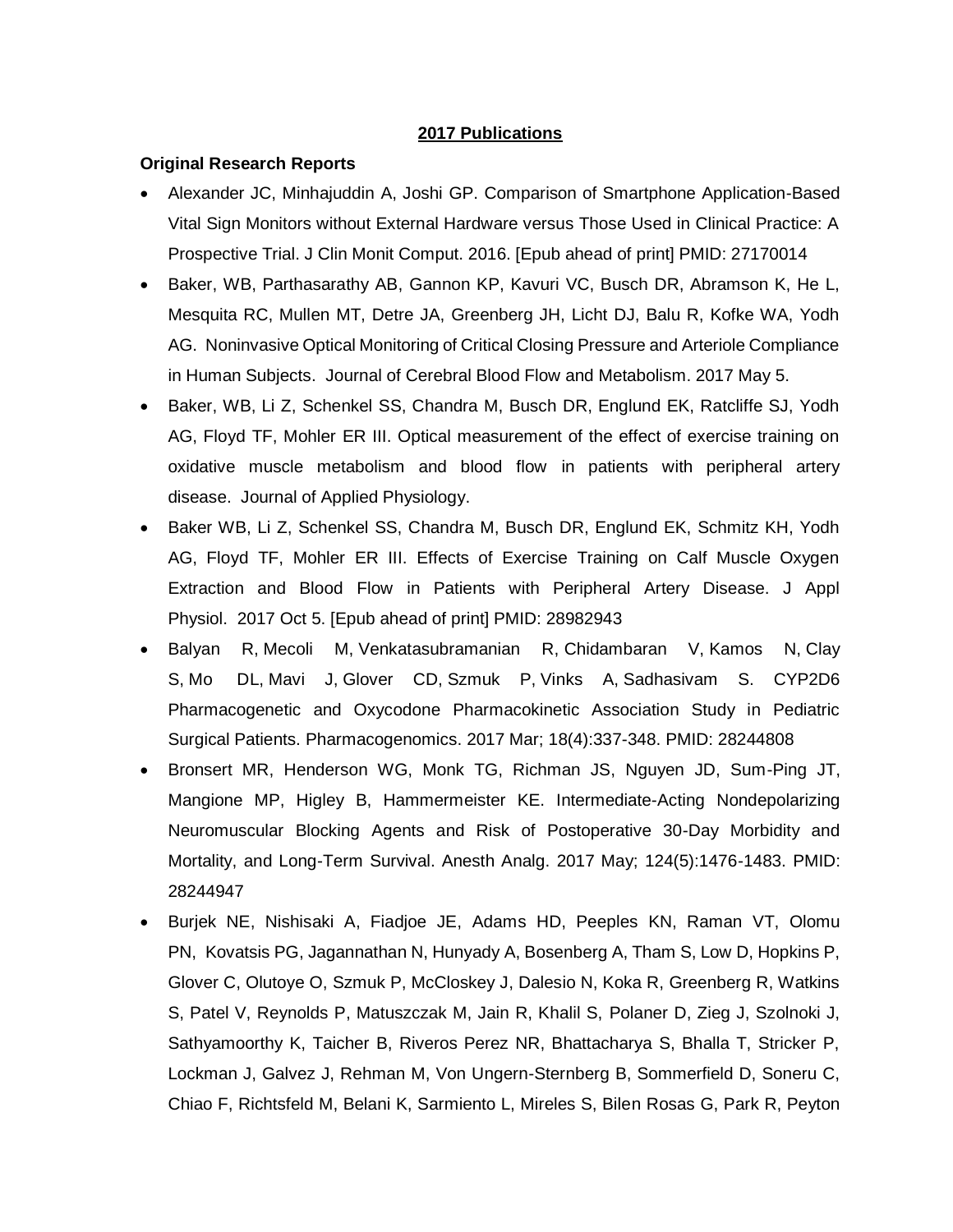J. PeDI Collaborative Investigators. Videolaryngoscopy versus Fiber-optic Intubation through a Supraglottic Airway in Children with a Difficult Airway: An Analysis from the Multicenter Pediatric Difficult Intubation Registry. Anesthesiology. 2017 Sep; 127(3):432- 440. PMID: 28650415

- Cochran J, Chung SH, Leproux A, Baker WB, Busch DR, DeMichele A, Tchou J, Tromberg B, Yodh AG. Longitudinal Optical Monitoring of Blood Flow in Breast Tumors During Neoadjuvant Chemotherapy. Physics in Medicine and Biology. 2017 Apr 12; 62(12):4637-4653. PMID:28402286
- Collange O, Garcia V, Kindo M, Meyer N, Lavaux T, Mertes PM, Joshi GP, Diemunsch P. Comparison of Capillary and Arterial Lactate Levels in Patients with Shock. Anaesth Crit Care Pain Med. 2017 Jun; 36(3):157-162. PMID: 27867135
- Elsharydah A, Embabi AS, Minhajuddin A, Joshi GP. Racial Disparity in the Perioperative Care for Patients Undergoing Total Knee and Hip Arthroplasty: A Retrospective Propensity-Matched Cohort Study. J Racial Ethn Health Disparities. 2017 Aug 4. PMID: 28779477
- Elsharydah A, Zuo LW, Minhajuddin A, Joshi GP. Effects of Epidural Analgesia on Recovery after Open Colorectal Surgery. Proc (Bayl Univ Med Cent). 2017 Jul; 30(3):255- 258. PMID: 28670050
- Elsharydah A, Loo NH, Minhajuddin A, Kandil ES. Complex Regional Pain Syndrome Type 1 Predictors - Epidemiological Perspective from a National Database Analysis. J Clin Anesth. 2017 Jun; 39:34-37. PMID: 28494904
- Englund EK, Rodgers ZB, Langham MC, Mohler ER 3rd, Floyd TF, Wehrli FW. Simultaneous Measurement of Macro- and Microvascular Blood Flow and Oxygen Saturation for Quantification of Muscle Oxygen Consumption. Magn Reson Med. 2017 May 11. [Epub ahead of print] PMID: 28497497
- Hurwitz EE, Simon M, Vinta SR, Zehm CF, Shabot SM, Minhajuddin A, Abouleish AE. Adding Examples to the ASA-Physical Status Classification Improves Correct Assignment to Patients. Anesthesiology. 2017 Apr; 126(4):614-622. PMID: 28212203
- Jooste EH, Hammer GB, Reyes CR,Katkade V, Szmuk P. Phase IV, Open-Label, Safety Study Evaluating the Use of Dexmedetomidine in Pediatric Patients Undergoing Procedure-Type Sedation. Front Pharmacol. 2017; 8(529): 1-10. PMID 28848443
- Kannan V, Basit MA, Youngblood JE, Bryson TD, Toomay SM, Fish JS, Willett DL. Agile Co-Development for Clinical Adoption and Adaptation of Innovative Technologies. 2017;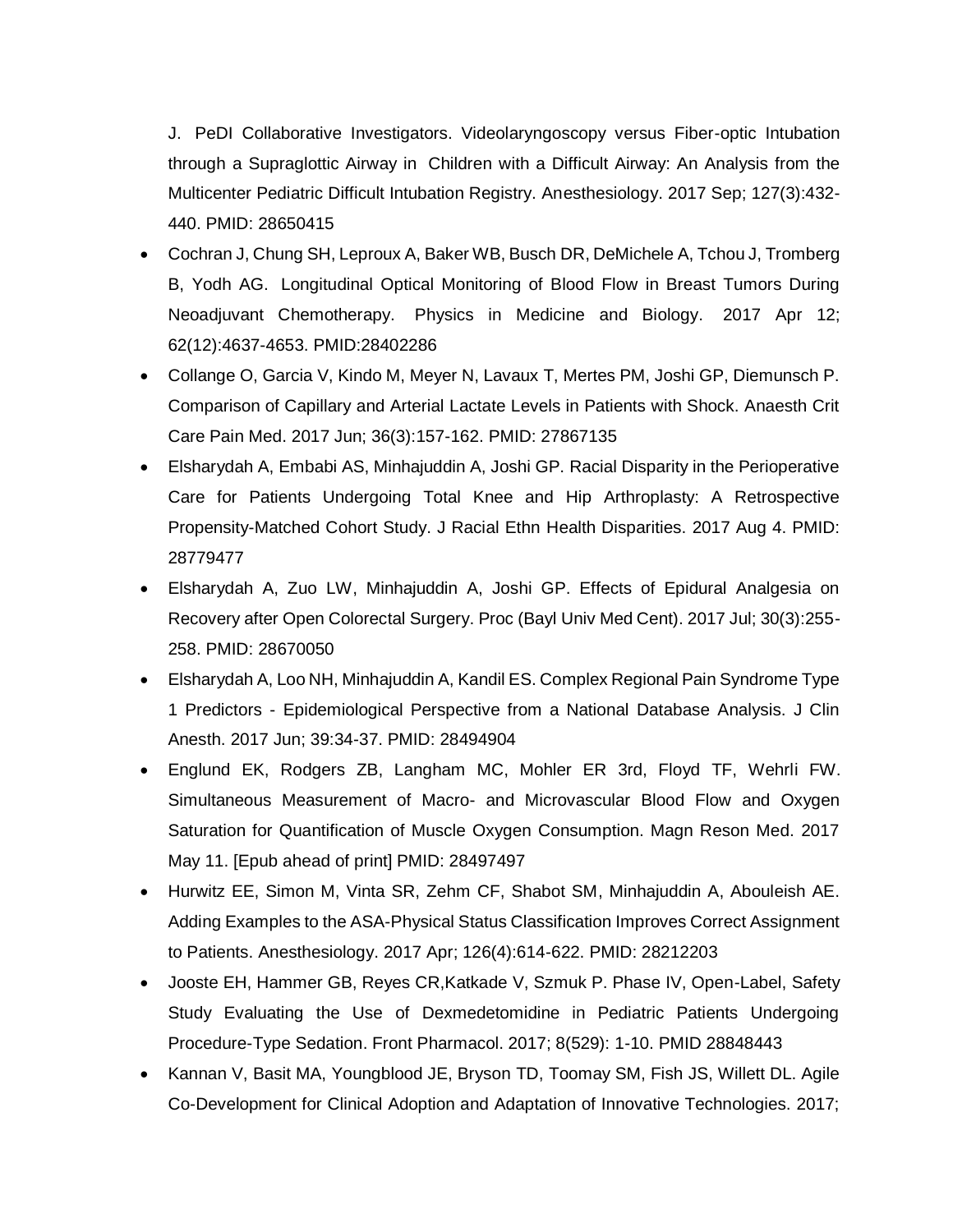IEEE Healthcare Innovations and Point of Care Technologies (HI-POCT):56-59; 2017 Dec 21.

- Kertai MD, Cheruku S, Qi W, Li YJ, Hughes G C, Mathew JP, Karhausen JA. Mast Cell Activation and Arterial Hypotension during Proximal Aortic Rep Air Requiring Hypothermic Circulatory Arrest. *J Thorac Cardiovasc Surg.* 2017 *153(*1), 68-76. PMID 27697359
- Kessler DO, Peterson DT, Bragg A, Lin Y, Zhong J, Duff J, Adler M, Brown L, Bhanji F, Davidson J, Grant D, Cheng A. Causes for Pauses During Simulated Pediatric Cardiac Arrest. International Network for Simulation-based Pediatric Innovation, Research and Education (INSPIRE) CPR Investigators. Pediatric Critical Care Medicine. Aug 2017; 18(8):e311-e317. PMID: 28598948
- Mazer CD, Whitlock RP, Fergusson DA et al (Greilich PE, Landgraf K listed in supplementary appendix). Restrictive or Liberal Red-Cell Transfusion for Cardiac Surgery. New England Journal of Medicine. 2017 Nov 30; 22(377):2133-44. PMID: 29130845
- McCann ME, Withington DE, Arnup SJ, Davidson AJ, Disma N, Frawley G, Morton NS, Bell G, Hunt RW, Bellinger DC, Polaner DM, Leo A, Absalom AR, von Ungern-Sternberg BS, Izzo F, Szmuk P, Young V, Soriano SG, de Graaff JC; and The GAS Consortium. Differences in Blood Pressure in Infants after General Anesthesia Compared to Awake Regional Anesthesia (GAS Study-A Prospective Randomized Trial). Anesth Analg. 2017 Sep; 125(3):837-845. PMID 28489641
- Modrall JG, Trimmer C, Tsai S, Kirkwood ML, Ali M, Rectenwald JE, Timaran CH, Rosero EB. Renal Salvage with Renal Artery Stenting Improves Long-term Survival. Ann Vasc Surg. 2017 Nov; 45:106-111. PMID: 28602899
- Nasir D, Gasanova I, Drummond S, Alexander J, Howard J, Melikman E, Hill G, Minhajuddin A, Ogunnaike B, Whitten C. Clonidine, But Not Dexamethasone, Prolongs Ropivacaine-Induced Supraclavicular Brachial Plexus Nerve Block Duration. Curr Clin Pharmacol. 2017 Jun 4. [Epub ahead of print] PMID: 28578646
- Nasir D, Gasanova I, Drummond S, Alexander J, Howard J, Melikman E, Hill G, Minhajuddin A, Ogunnaike B, Whitten C. Clonidine, but Not Dexamethasone, Prolongs Ropivacaine-Induced Supraclavicular Brachial Plexus Nerve Block Duration. Curr Clin Pharmacol. 2017 Jun. PMID: 28578646
- Park R, Peyton JM, Fiadjoe JE, Hunyady AI, Kimball T, Zurakowski D, Kovatsis PG. PeDI Collaborative Investigators Szmuk P. The Efficacy Of Glidescope® Videolaryngoscopy Compared with Direct Laryngoscopy in Children Who are Difficult to Intubate: An Analysis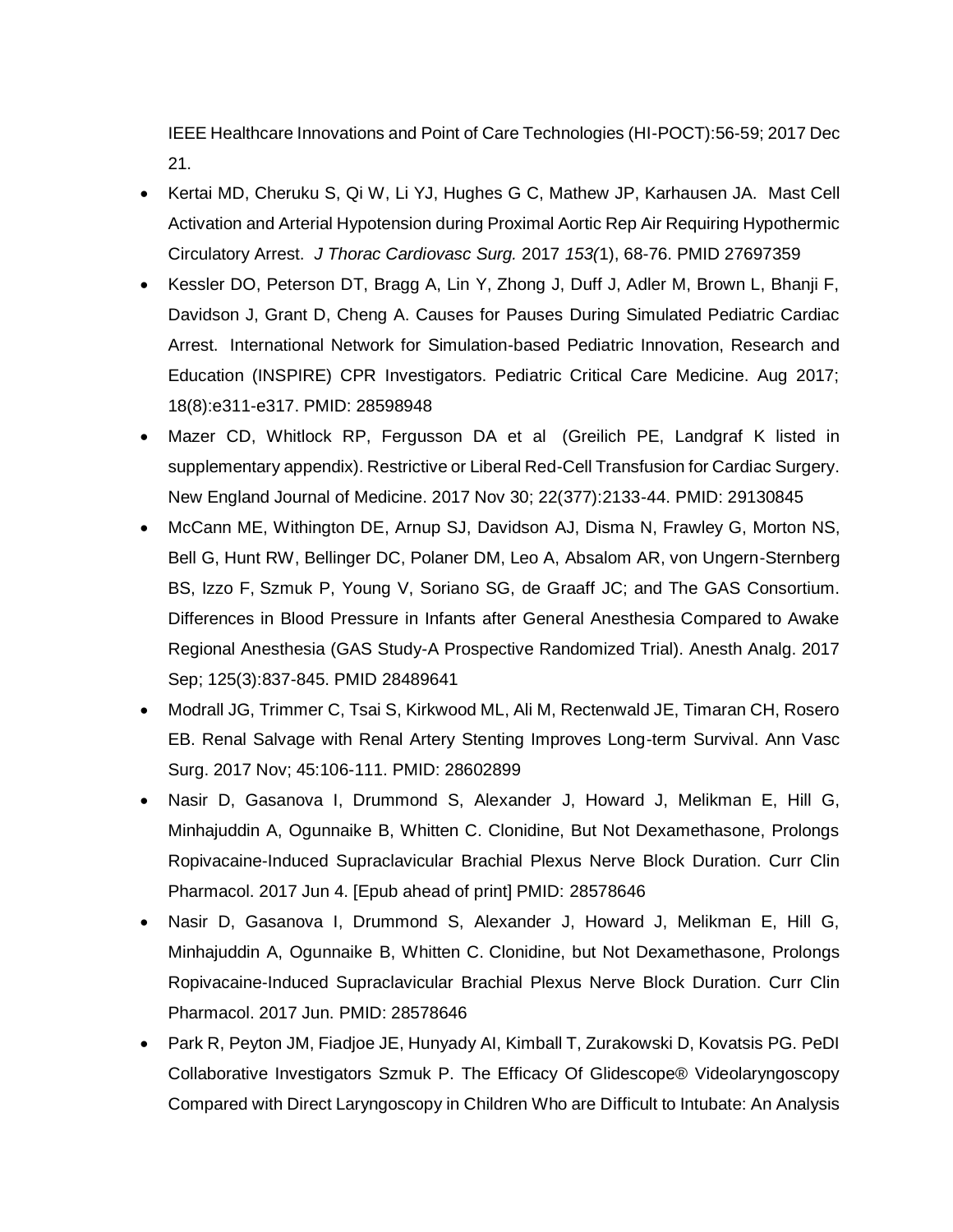from the Paediatric Difficult Intubation Registry. Br J Anaesth. 2017 Nov 1;119(5):984-992. PMID 29028952

- Patino M, Kalin M, Griffin A, Minhajuddin A, Ding L, Williams T, Ishman S, Mahmoud M, Kurth CD, Szmuk P. Comparison of Postoperative Respiratory Monitoring by Acoustic and Transthoracic Impedance Technologies in Pediatric Patients at Risk of Respiratory Depression. Anesth Analg. 2017 Jun; 124(6):1937-1942.PMID: 28448390
- Petrov-Kondratov V, Chhabra A**, Jones S.** "Pulsed Radiofrequency Ablation of Pudendal Nerve for Treatment of a Case of Refractory Pelvic Pain." *Pain Physician.* 2017 Mar; 20(3):E451-E454. PMID: 28339446
- Ramshaw B, Formam B, Moore K, Heidel E, Fabian M, Mancini G, Joshi GP. Real-World Clinical Quality Improvement for Complex Abdominal Wall Reconstruction. Surgical Technology International 2017 (Epub). PMID 28085989
- Rosero E, Joshi GP: Hospital Readmission after Ambulatory Laparoscopic Cholecystectomy: Incidence and Predictors. J Surg Res. 2017; 219: 108-115.
- Rosero E, Joshi GP, Timaran CH, Modrall JG. Effects of Hospital Safety-Net Burden versus Hospital Volume on Failure to Rescue after Open Abdominal Aortic Surgery. J Vasc Surg. 2017; 66: 404-12. PMID: 28433333
- Rosero EB, Ozayar E, Eslava-Schmalbach J, Minhajuddin A, Joshi GP. Effects of Increasing Airway Pressures on the Pressure of the Endotracheal Tube Cuff During Pelvic Laparoscopic Surgery. Anesthesia and Analgesia, 2017 Nov 17. PMID: 29189283
- Rosero EB, Joshi GP. Hospital Readmission after Ambulatory Laparoscopic Cholecystectomy: Incidence and Predictors. Journal of Surgical Research, 2017 Dec, 219:108-115. PMID: 29078868
- Saadeh CK, Rosero EB, Joshi GP, Ozayar E, Mau T. Reducing Sedation Time for Thyroplasty with Arytenoid Adduction with Sequential Anesthetic Technique. Laryngoscope, 2017 Dec; 127 (12): 2813-2817. PMID: 28688211
- Sand RM, **Gingrich KJ,** Macharadze T, Herold KF, Hemmings HC Jr. Isoflurane Modulates Activation and Inactivation Gating of the Prokaryotic  $Na(+)$  Channel NaChBac. J Gen Physiol. 2017 Jun 5; 149(6): 623-638. PMID: 28416648 Berger M, Ponnusamy V, Greene N, Cooter M, Nadler JW, Friedman A, McDonagh DL, Laskowitz DT, Newman MF, Shaw LM, Warner DS, Mathew JP, James ML. MAD-PIA Investigators. The Effect of Propofol vs. Isoflurane Anesthesia on Postoperative Changes in Cerebrospinal Fluid Cytokine Levels: Results from a Randomized Trial. Front Immunol. 2017 Nov 13; 8:1528.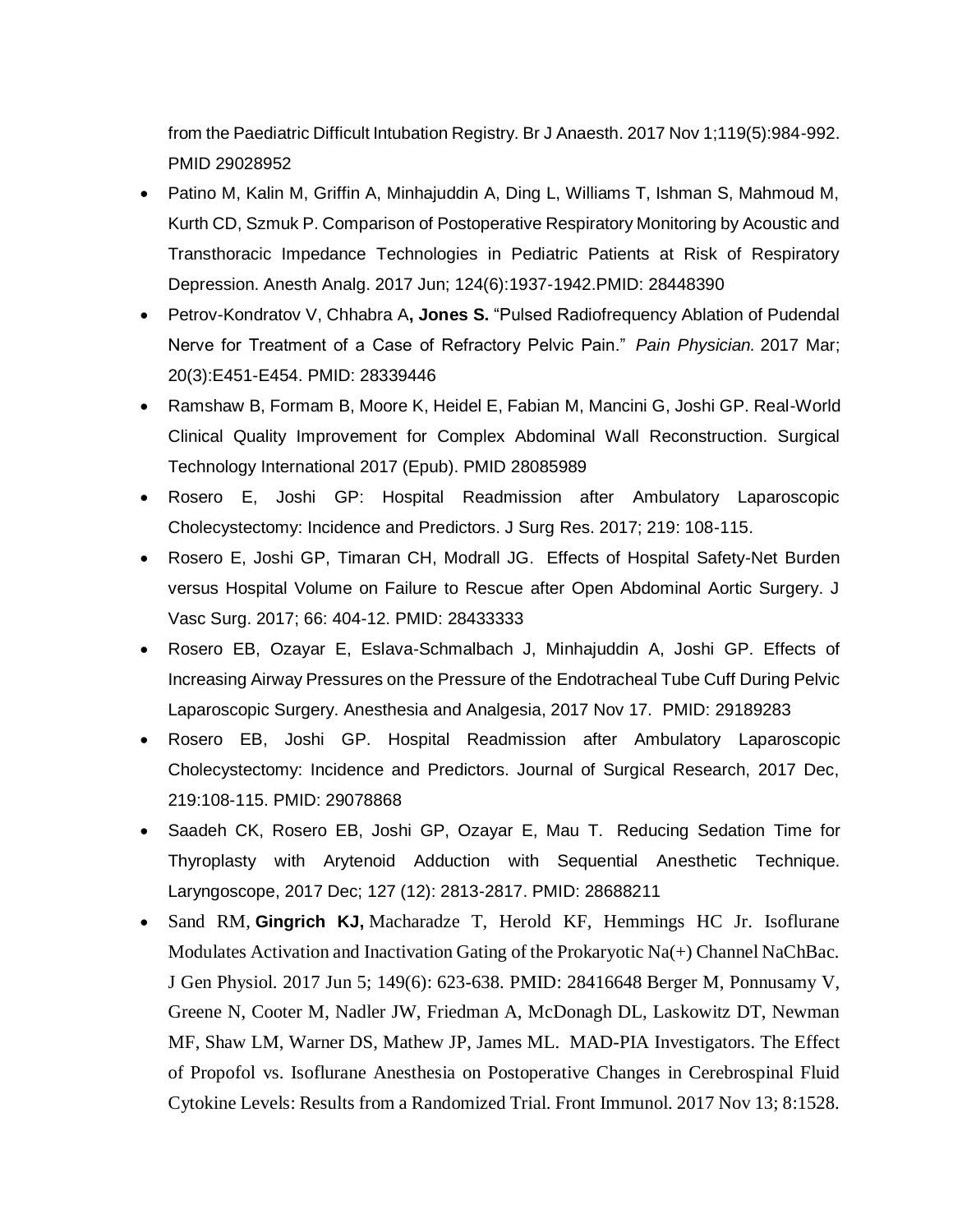PMID: 29181002 Dhar R, Rajajee V, Finley CA, Maas MB., James ML., Kumar AB, Figueroa A, **McDonagh D,** Ardelt A. The State of Neurocritical Care Fellowship Training and Attitudes toward Accreditation and Certification: A Survey of Neurocritical Care Fellowship Program Directors, Frontiers in Neurology. 2017; 8:548. <https://www.frontiersin.org/article/10.3389/fneur.2017.00548>.

- Sehmbi H, Brull R, Shah UJ, El-Boghdadly K, Nguyen D, Joshi GP, Abdallah FW. Evidence Basis for Regional Anesthesia in Ambulatory Arthroscopic Knee Surgery and Anterior Cruciate Ligament Reconstruction: Part II: Adductor Canal Nerve Block-A Systematic Review and Meta-Analysis. Anesth Analg. 2017 Oct 19. PMID: 29064877
- Striker PA, Goobie SM, Cladis FP, Haberkern CM, Meier PM, Reddy SK, Nguyen TT, Cai L, Polansky M, Szmuk P and The Pediatric Craniofacial Collaborative Group. Perioperative Outcomes and Management in Pediatric Complex Cranial Vault Reconstruction A Multicenter Study from the Pediatric Craniofacial Collaborative Group. Anesthesiology 2017; 126 (2):276-287. PMID: 27977460
- Stutzman SE, Olson DM, **Greilich PE**, Abdulkadir K, Rubin MA. Transferring Care from the OR to the ICU: A Qualitative Inquiry of Patients' and Families' Experiences. AORN J. 2017; 105(2):193-202. PMID: 28159078
- Tofil NM, Lin Y, Zhong J, Peterson DT, White ML, Grant V, Grant DJ, Gottesman R, Sudikoff SN, Adler M, Marohn K, Davidson J, Cheng A. Workload of Team Leaders and Team Members During a Simulated Sepsis Scenario. International Network for Simulation-Based Pediatric Innovation, Research and Education Cardiopulmonary Resuscitation (INSPRIRE CPR) Investigators. Pediatric Critical Care Medicine. Sep 2017; 18(9): e423-e427. PMID: 28654549
- Vorobeichik L, Brull R, Joshi GP, Abdallah FW. Evidence-Basis for Regional Anesthesia in Ambulatory Anterior Cruciate Ligament Reconstruction. Part I: Femoral Nerve Block – Systematic Review. Anesth Analg. 2017 Oct 19. PMID: 29064877
- Yung EM, Brull R, Albrecht E, Joshi GP, Abdallah FW. Evidence Basis for Regional Anesthesia in Ambulatory Anterior Cruciate Ligament Reconscruction: Part III: Local Infiltration Analgesia – A Systematic Review And Meta-Analysis. Anesth Analg. 2017 Nov 30. PMID: 29200071
- Zhao B, Lu Q, Cheng Y, Belcher JM, Siew ED, Leaf DE, Body SC, Fox AA, Waikar SW, Collard CD, Thiessen-Philbrook H, Ikizler TA, Ware LB, Edelstein CL, Garg AX, Choi M, Schaub JA, Zhao H, Lifton RP, Parikh CR. TRIBE-AKI Consortium. A Genome-Wide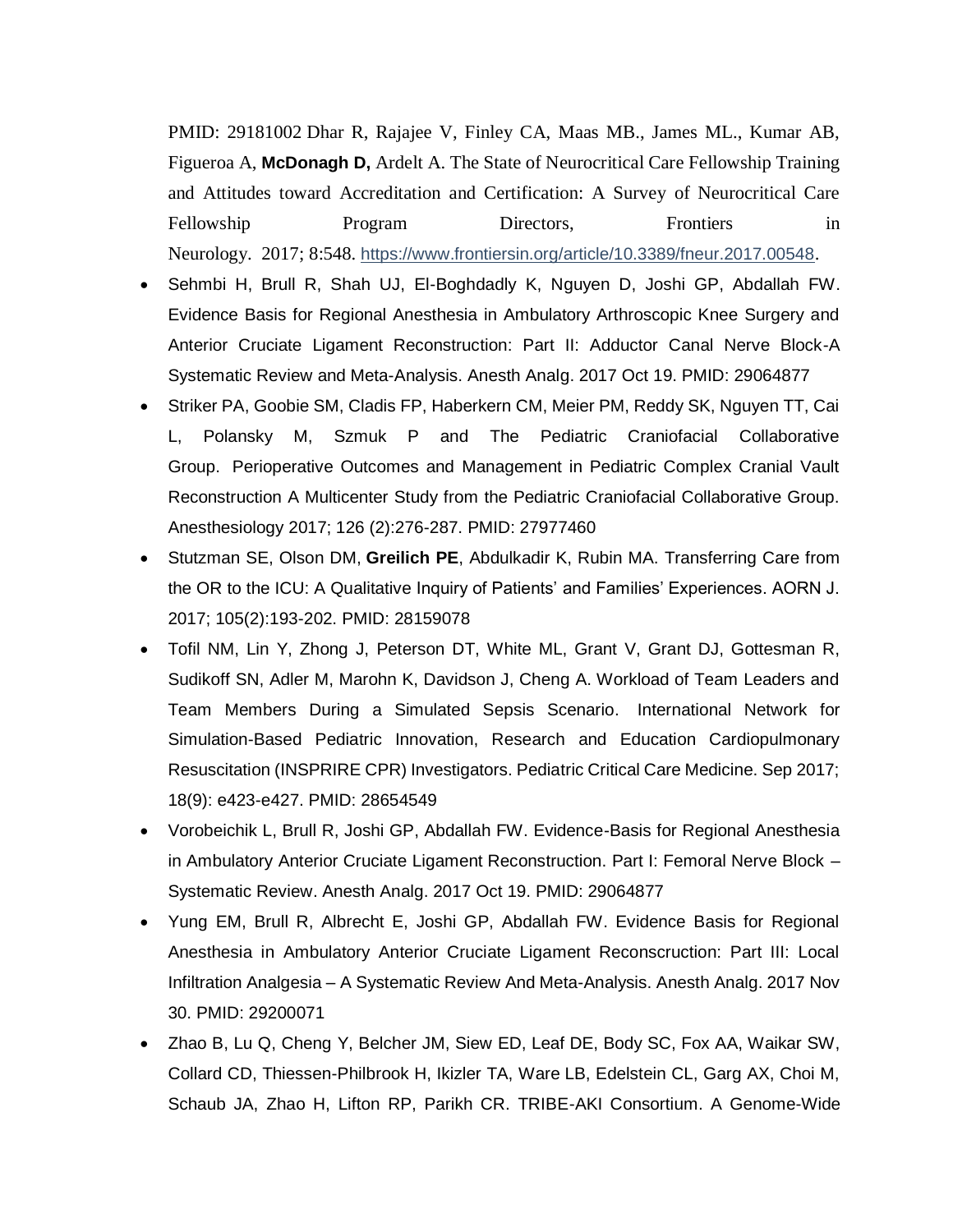Association Study to Identify Single Nucleotide Polymorphisms for Acute Kidney Injury. Am J Respir Crit Care Med. 2017 Feb 15; 195(4):482-490. PMID: 27576016

## **CASE REPORTS**

- Chaudhuri K, Phillips CW, Chaudhuri S, and Wasnick J. Use **of Prothrombin Complex Concentrate for Warfarin Reversal Prior To Performance of Epidural Blood Patch in a Patient with Cortical Vein Thrombosis and Subdural Hematoma.** A&A Case Reports. 2017: 8:36-8. PMID: 27861178
- Eddins M, Klucsarits S. Subdural Pneumocephalus Complicating Labor Epidural Analgesia. International Journal of Obstetric Anesthesia. 2017 May; 31:109-110. PMID 28684137
- Grover LA, Mitchell RB, Szmuk P. Anesthesia Exposure and Neurotoxicity in Children-Understanding the FDA Warning and Implications for the Otolaryngologist. JAMA Otolaryngol Head Neck Surg. 2017 Sep 14. PMID 28910434
- Mahdavi ZK, Narayan R, Mainali S, Greenberg BM, Aiyagari V, **McDonagh DL.** A Callosal Catastrophe: Toxic Leukoencephalopathy Associated with Thermogenic Weight Loss Supplement Use. Neurocrit Care. 2017 Oct 18. [Epub ahead of print] PMID: 29047014 Nimjee SM**, McDonagh DL,** Agrawal A, Britz GW. A Case of High-dose Adenosine Usage for Anterior Communicating Artery Aneurysm Clip Ligation: What is the Dose Limit for a Resistant Response? Asian J Neurosurg. 2017 Oct-Dec; 12(4): 783-786. PMID: 29114312
- Matchett G., Loo NH. Use of a Tilting Orthopedic Fracture Table to Facilitate Proper Patient Positioning during Intrathecal Neurolysis with Hyperbaric Phenol: A Case Report. 2017 Sept 15; 9(6):164-168. PMID: 28520565
- Stubblefield J, Moon T, Griffin J. A Large Anterior Mediastinal Mass. Anesthesiology 2017. PMID: 29035895

# **REVIEW ARTICLES, EDITORIALS, GUIDELINES, MEETING REPORTS, SPECIAL ARTICLES**

- Ambardekar A. Selecting Anesthesiology Residency Candidates—Beyond the Numbers. Journal of Clinical Anesthesia. 2017 Apr 27; 41: 38-39.
- Berry JM. On Scene. Anesthesiology. 2017 Feb; 126(2):345. PMID: 27636119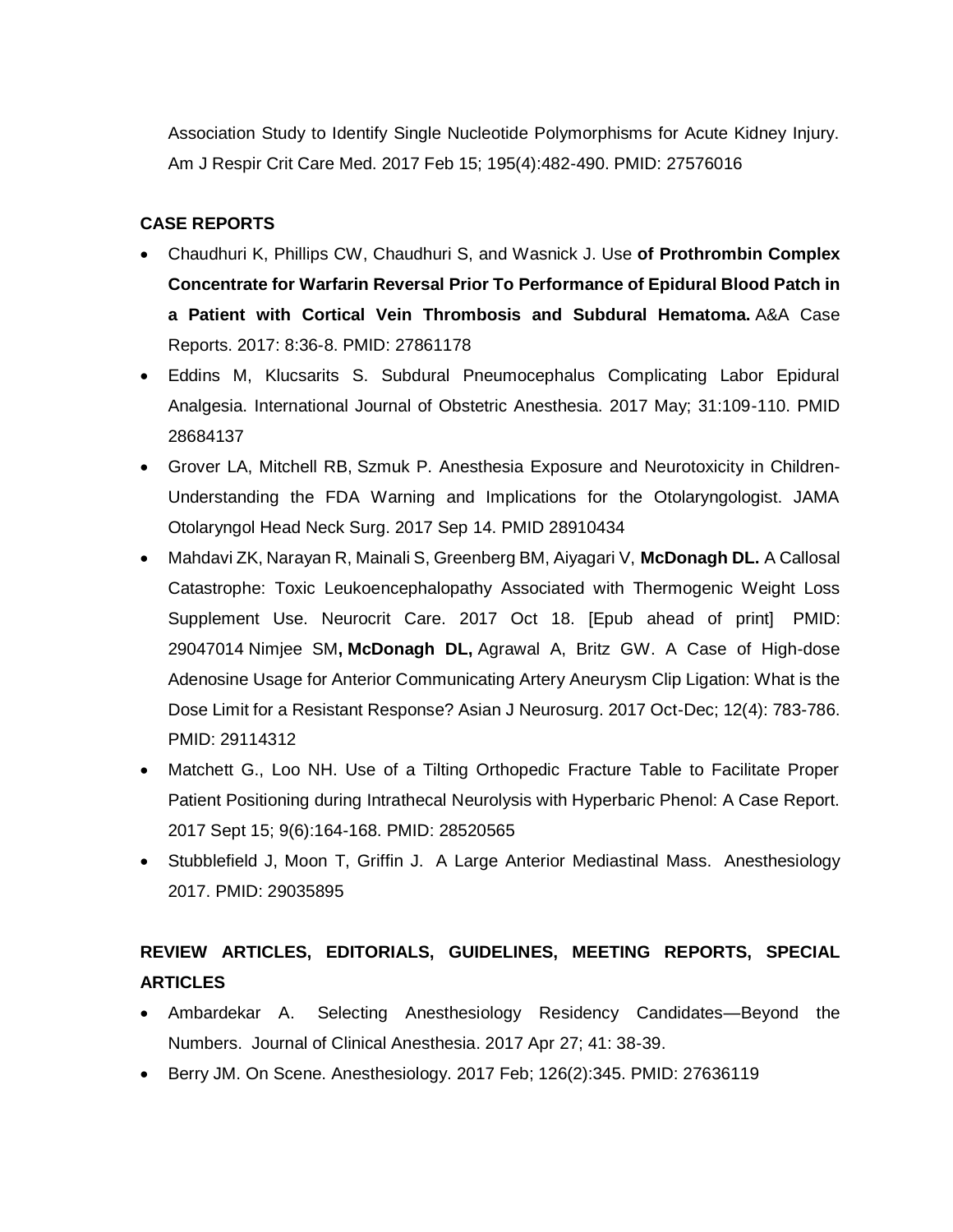- Cheng GS, Ilfeld BM. An Evidence-Based Review of the Efficacy of Perioperative Analgesic Techniques for Breast Cancer-Related Surgery. Pain Med. 2017 Jul 1; 18(7): 1344-1365. PMID: 27550949
- Derderian CA, Szmuk P, Derderian CK. Behind the Black Box: The Evidence for the U.S. Food and Drug Administration Warning about the Risk of General Anesthesia in Children Younger than 3 Years. Plast Reconstr Surg. 2017 Oct; 140(4):787-792. PMID 28953732
- Fox AA, Eaton MP, Shillcutt SK. Meeting Report for the 39th Annual Meeting and Workshops of the Society of Cardiovascular Anesthesiologists. Anesth Analg. 2017 Dec 11. [Epub ahead of print] PMID: 29239941
- Hill SE. Perflourocarbons: Knowledge Gained from Clinical Trials. Shock. Oct 2017. [Epub ahead of print] PMID: 29087985
- Kandil E, Melikman E, Adinoff B. Lidocaine Infusion: A Promising Therapeutic Approach for Chronic Pain. Journal of Anesthesia & Clinical Research. Jan 2017: 697. PMID: 28239510
- Lynch I, Roberts P, Keebler JR, Guttman O, Greilich PE. Error Detection and Reporting in the Intensive Care Unit: Progress, Barriers, and Future Direction. Current Anesthesiology Reports. 2017 Sept; 7 (3): 310-319.
- Madisetty J, Wang C. Transfusion Medicine and Coagulation Management in Organ Transplantation. Anesthesiol Clin. 2017 Sep; 35(3):407-420. PMID: 28784217.
- McDonagh D. Journal Club. J Neurosurg Anesthesiol. 2017; 29(1): 76-7.
- McDonagh D. Journal Club. J Neurosurg Anesthesiol. 2017; 29(2): 178-9.
- McDonagh D**.** Journal Club. J Neurosurg Anesthesiol. 2017; 29(3): 354-5.
- McDonagh D. Journal Club. J Neurosurg Anesthesiol 2017; 29(4): 458-9.
- Meng L, McDonagh DL**,** Berger MS, Gelb AW. Anesthesia for Awake Craniotomy: A How-To Guide for the Occasional Practitioner. Can J Anaesth. 2017 May; 64(5):517-529. Epub 2017 Feb 8. Review. PMID: 28181184
- Miotto K, Cho AK, Khalil MA, Blanco K, Sasaki JD, Rawson R. Trends in Tramadol: Pharmacology, Metabolism, and Misuse. Anesth Analg. 2017; 124(1):44-51. PMID: 27861439
- Modrall JG, Minter RM, Minhajuddin A, Eslava-Schmalbach J, Joshi GP, Patel S, Rosero EB. The Surgeon Volume-outcome Relationship: Not Yet Ready for Policy. Annals of Surgery. 2017 Jun 16. PMID: 28628561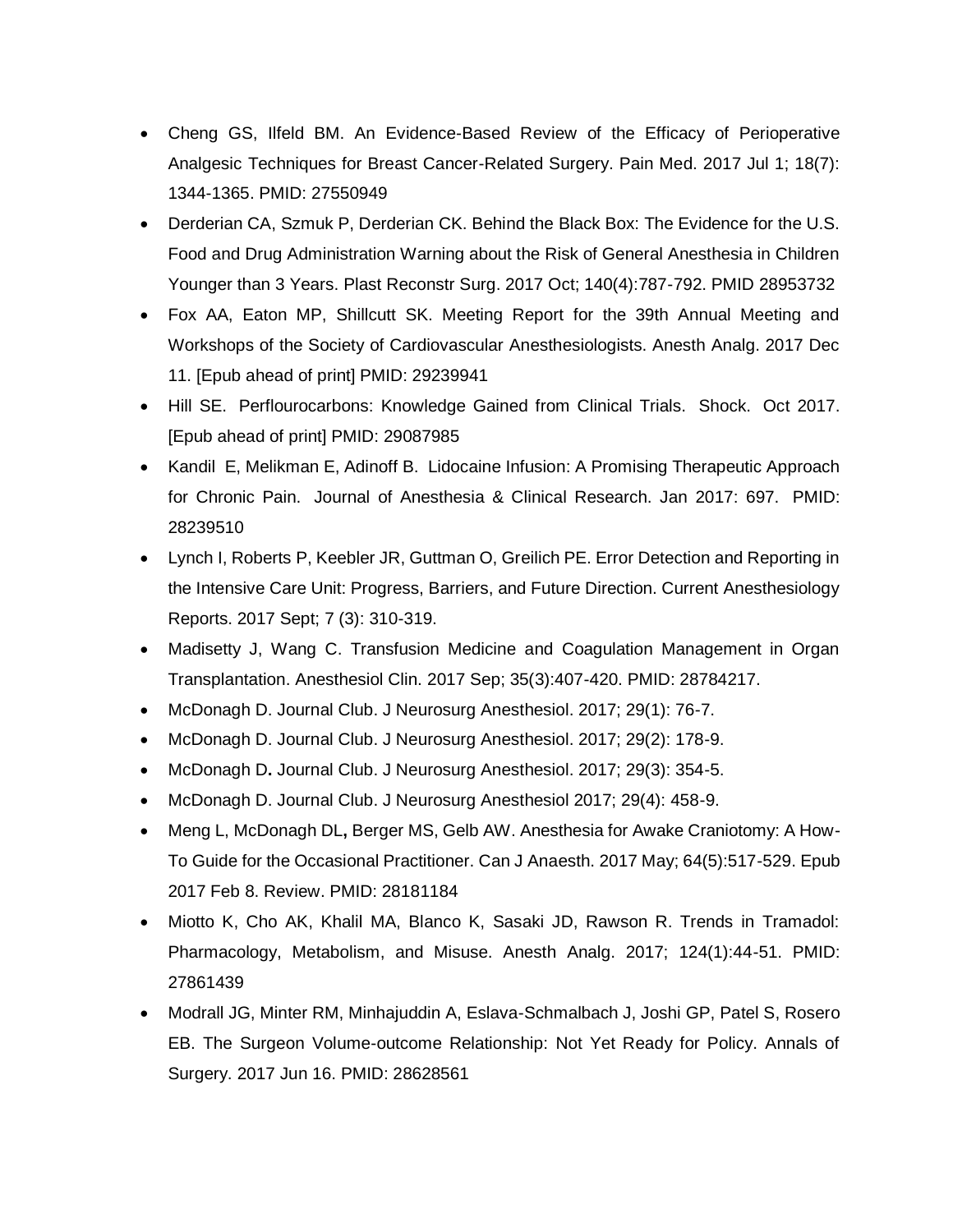- Moon TS, Gonzales MX, Ogunnaike O. What Should I do with my Cocaine-Positive Patient? Trauma Anesthesia Society Quarterly Publication. 2017 May.
- Nguyen H, Pai-Sher L, Thammasithiboon S, Gasanova, I. Anesthetic Considerations for Vascular Access Patients in Patients with End-stage Renal Disease. SM Journal of Anesthesia. 2017 Dec; 3(1).
- Noe C, Kishino N, Gatchel R. Centers of Excellence in Pain Management: Past, Present, and Future Trends. Practical Pain Management. 2017 Jul; 17(6).
- Shaw AD, Fox AA, Eaton MP. Meeting Report: 38th Annual Scientific Meeting and Workshops of the Society of Cardiovascular Anesthesiologists. Anesth Analg. 2016. [Epub ahead of print] PMID: 27984224
- Wahr JA, Abernathy JH 3rd, Lazarra EH, Keebler JR, Wall MH, Lynch I, Wolfe R, Cooper RL. Medication Safety in the Operating Room: Literature and Expert-Based recommendations. Br J Anaesth. 2017 Jan; 118 (1):32-43. PMID: 28039240

## **BOOK CHAPTERS**

- Greilich NB, Greilich PE, Fleisher LA, Rosenbaum SH. Steroids, Complications in Anesthesia. 2017; 3:101-103, ISBN: 978-1-4557-0411-8.
- McDonagh D, Barden C**.** Chapter 131: Autonomic Dysreflexia; Complications in Anesthesia, 3rd Edition; Fleischer & Rosenbaum Eds. Elsevier Publishers 2017. ISBN10: 1455704113.
- Moon TS. Methemoglobinemia. Essence of Anesthesia Practice. 4:264-288. Edited by Fleisher, L. Elsevier, Philadelphia, 2017.
- Nymeyer H, Lappi DA, Higgins D, Noe CE, Frankel A. E. Substance P-Saporin for the Treatment Of Intractable Pain. In *Milestones in Drug Therapy, 2017;* 107-130. (Milestones in Drug Therapy). Springer Basel.
- Romito J, Bhoja R, McDonagh D. Central and Peripheral Nervous Systems (Section 3; Chapter 16). Basic Sciences in Anesthesia; 1st Edition. Farag, Argalious, Tetzlaff, Sharma Ed. Springer International Publishing 2017. Cham, Switzerland. ISBN10: 3319620657.
- Steiner J, Bhoja R, Goff K, Goldfarb T, Maxwell M, Odeh J, Woods A. Anesthesiology Boards Made Easy: A Physician's Step-By-Step Guide to Make your Board Preparation Successful. Two Pugs Publishing, LLC, February 2017.

## **NEWSLETTERS, PODCASTS, ONLINE EDUCATION**